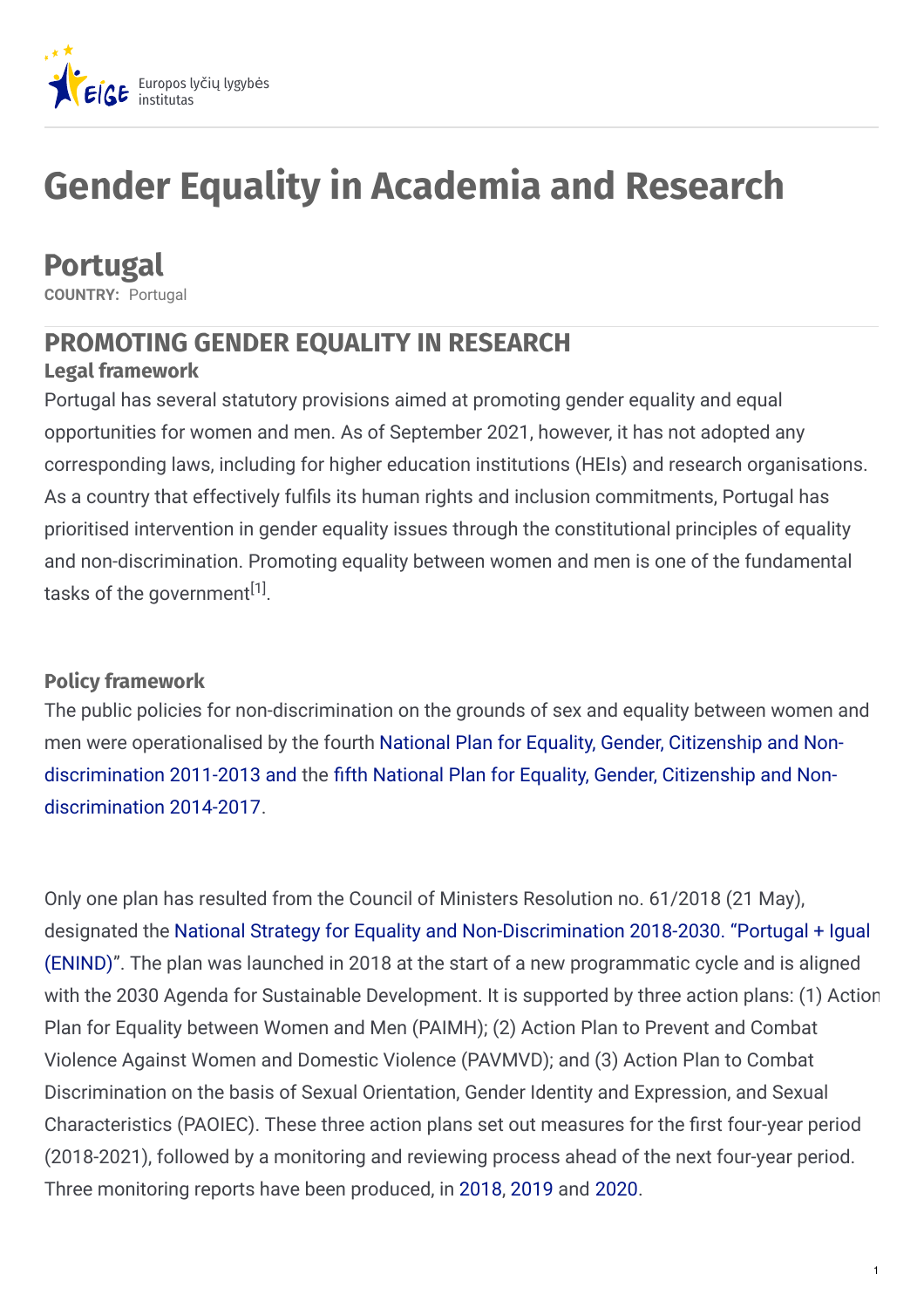The three action plans integrated in ENIND are based on four axes, which are defined as the major goals of global and structural action by 2030:

Integration of the dimensions promoting equality between women and men and combating discrimination on the grounds of sexual orientation, gender identity and expression and sexual characteristics in governance at all levels and in all domains; Full and equal participation of women and men in the public and private sphere; Egalitarian, inclusive and future-oriented scientific and technological development; Elimination of all forms of violence against women, gender and domestic violence, as well as violence against LGBTI people.

For the first time, ENIND addresses gender equality in higher education and research and innovation (R&I). In general, the measures encompass:

Renewal of the protocol between the Commission for Citizenship and Gender Equality (CIG) and the Foundation for Science and Technology (FCT) to promote calls addressing the national scientific community for research and development (R&D) projects in gender, social relations and policy;

Integrating a gender equality perspective in higher education by promoting studies and integrating, evaluating and accrediting specific criteria for HEIs and research organisations; Integrating a gender equality approach in curricular and extracurricular higher education programmes;

Supporting the implementation of effective voluntary gender action plans in research organisations.

ENIND is the main gender equality instrument at national level to consolidate progress and plan future government action. It is formally coordinated by CIG, supported by technical commissions created to monitor the three operational action plans. CIG is also tasked with ensuring the implementation of provisions of certain general laws, such as Law no. 26/2019 (28 March), which foresees a minimum threshold of 40 % of women and men as senior leaders in direct and indirect State administration (including in HEIs).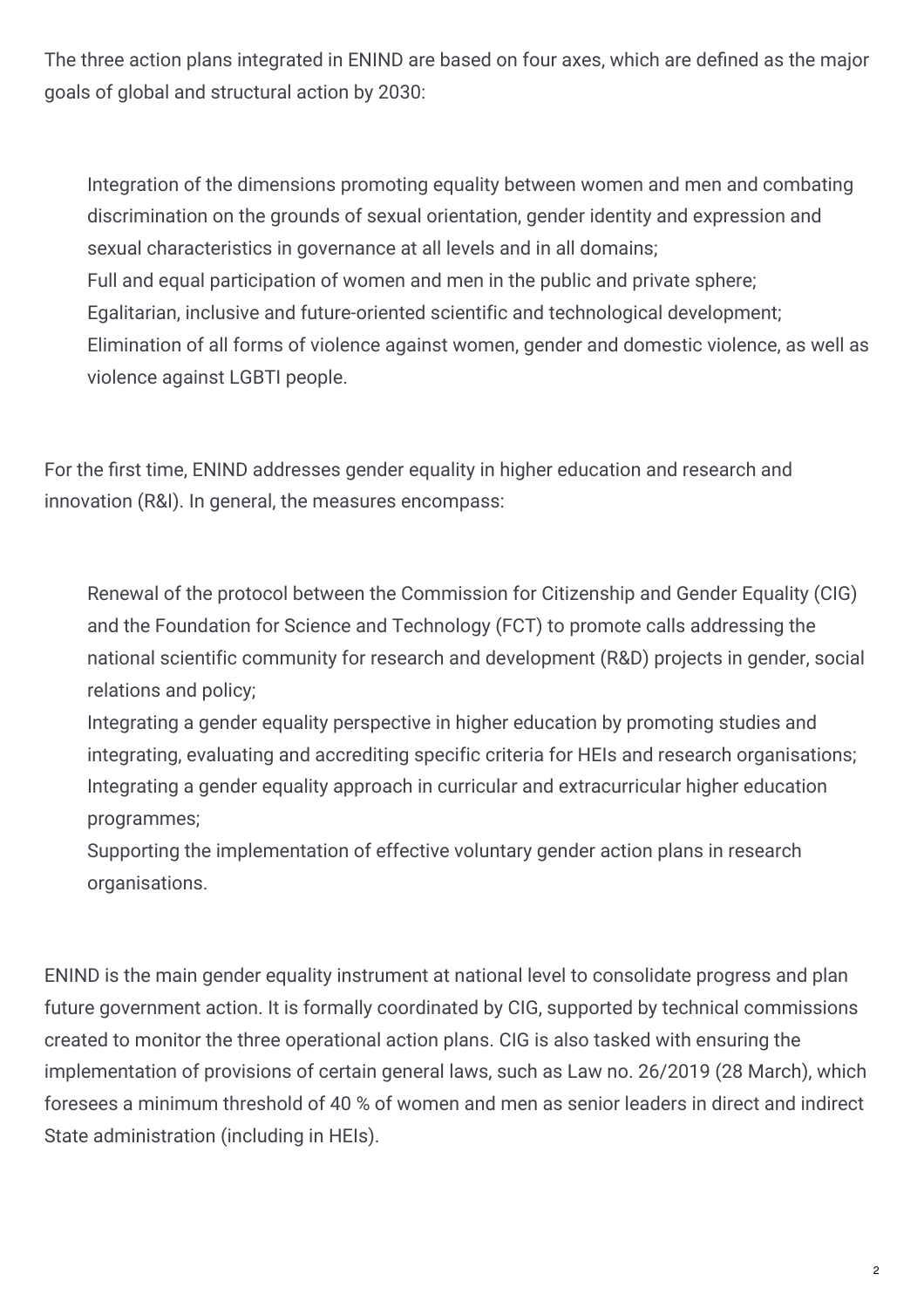In 2008, CIG signed a protocol with the FCT to fund research projects that deepen multidisciplinary knowledge of gender social relations. This protocol is still being enforced. The annual budget is defined in a public competition announcement. In 2020, "Gender Research 4 COVID-19" (special support for research projects on the impact of the health emergency caused by COVID-19 on gender inequalities and violence against women and domestic violence) was launched within the scope of the existing protocol between CIG and the FCT. The proposed projects followed several thematic lines: (1) gender and labour market during and in the post-crisis period of COVID-19; (2) COVID-19, daily life, stereotypes and gender roles; and (3) COVID-19 and violence against women and domestic violence<sup>[2]</sup>. The studies are expected to contribute to knowledge on different COVID-19 impacts, as well as response and intervention tools.

### **Other stimulatory initiatives**

The L'Oréal Portugal Honour Medals for Women in Science were launched in 2004, in partnership with UNESCO's National Commission and the FCT. They recognise and support early-stage women scientists pursuing research projects in the areas of health and the environment. The prize is still awarded and the 2021 edition is now open for applications $^{[3]}.$ 

In 2016, the Instituto Superior Técnico (IST) launched the Maria de Lourdes Pintasilgo Award (PMLP) to promote the relevance of gender equality at IST and to recognise the crucial role of women in all areas of engineering. The prize aims to raise awareness among the IST scientific community, counteract stereotypes about technological jobs, and combat gendered patterns of segregation in professional positions<sup>[4]</sup>.

In 2017, the "Engineers For One Day" project was launched. It recognises the low numbers of women in science, technology, engineering and mathematics (STEM) areas and seeks to combat sex-based and gender-based segregation in professional positions. This project is an initiative of the State Secretary of Citizenship and Gender Equality and is led by CIG, IST and the national engineering body. It aims to show young women students that engineering and technology are not only male domains. The fifth edition of this initiative is expected to include 40 schools and has the support of 25 public and private partners<sup>[5]</sup>.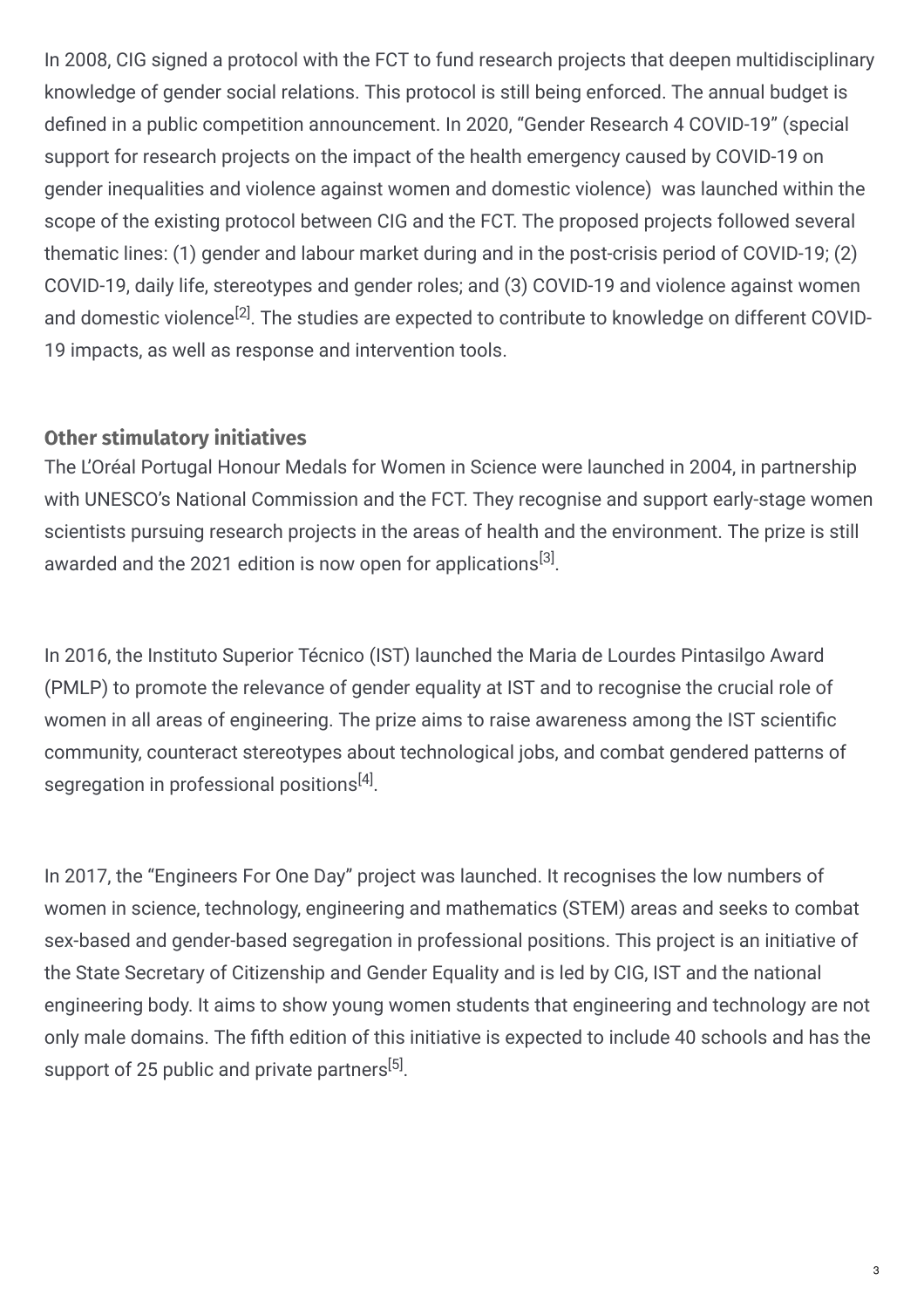Within the scope of ENIND, the Gender Equality in Higher Education Institutions (GE-HEI) project was launched in 2019. It promotes gender equality in HEIs and seeks to understand the factors contributing to inequality at universities. It then makes recommendations to establish gender equality criteria as part of the assessment and accreditation of HEIs and study programmes, both by the Agency for Assessment and Accreditation of Higher Education (A3ES) and by institutions seeking to improve their internal quality policies. The initiative is funded by the European Economic Area (EEA) Grant Funding Mechanism 2014-2020. The consortium consists of the Directorate General for Higher Education (DGES) as the coordinating body, as well as the Institute for Gender, Equality and Difference at the University of Iceland (RIKK), the Interdisciplinary Centre for Gender Studies (CIEG), and the A3ES, as partner institutions<sup>[6]</sup>.

### **Key actors**

CIG falls within the remit of the State Secretary for Citizenship and Gender Equality  $^{[7]}$  and is the official body responsible for implementing public policies to promote gender equality. Together with dedicated national technical committees, CIG develops and monitors ENIND. Although the strategy does not specifically target academia and research, some initiatives are linked to R&I. CIG has established cooperation protocols with the FCT and with other universities to integrate gender equality in research. The FCT is the Portuguese public funding agency that supports science, technology and innovation in all scientific domains, under the responsibility of the Ministry for Science, Technology and Higher Education. In addition to the cooperation protocol, the FCT recognised Gender Studies as an eligible category for research funding in 2017.

In 2017, CIG was appointed as Operator of the Conciliation and Gender Equality Programme, together with the Norwegian Equality and Anti-discrimination Ombud (LDO), under the EEA Grant Funding Mechanism 2014–2021. Aligned with ENIND, this programme funds innovative and structural projects to develop gender equality and work-life balance in Portugal. The funds are available for public and private entities, including HEIs and research organisations.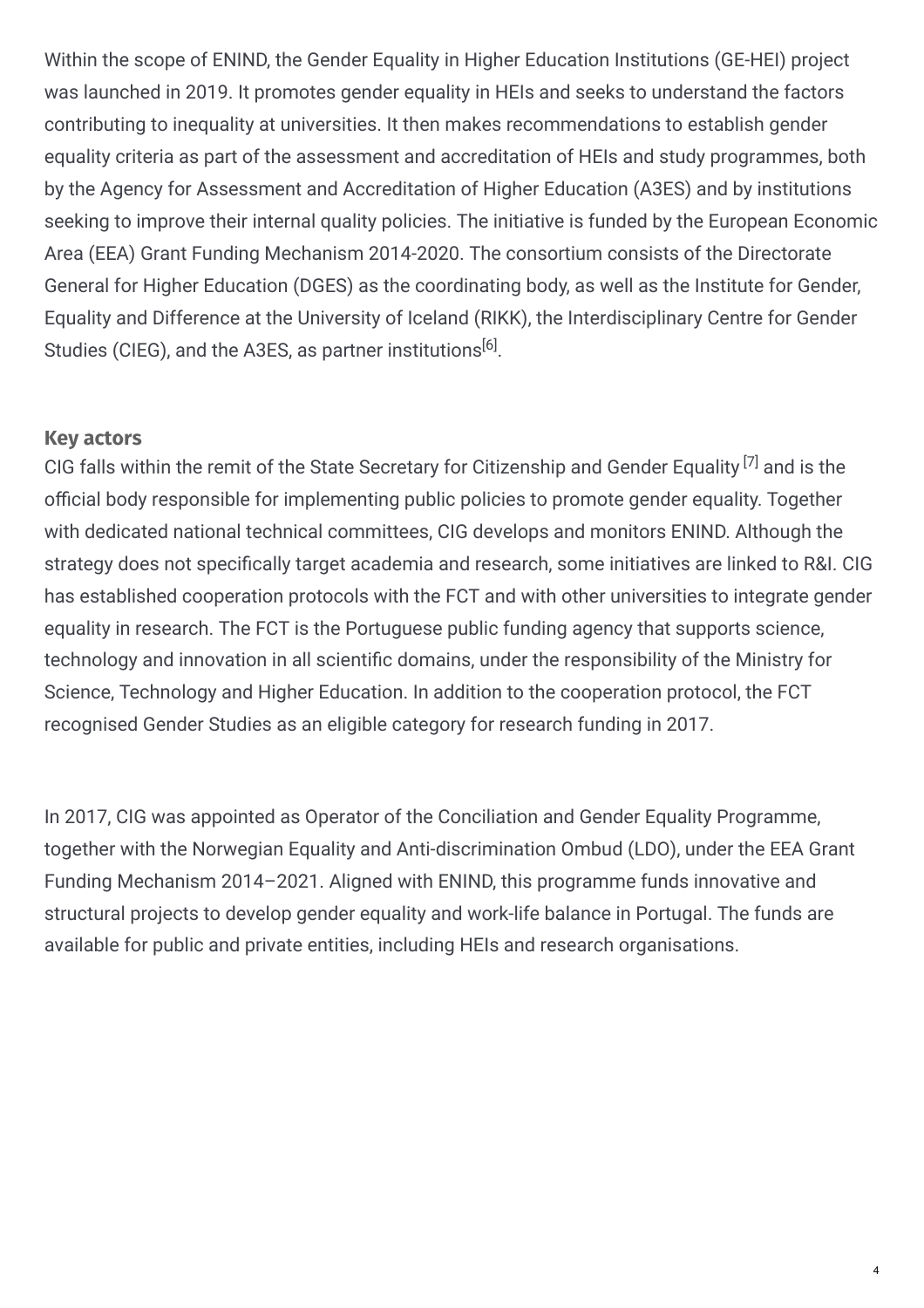The Commission for Equality at Work and Employment (CITE)<sup>[8]</sup> is another institutional body that coordinates and implements ENIND. CITE's mission is to pursue equality and non-discrimination of women and men at work and in vocational training. It collaborates in the application of related legal and conventional provisions, as well as of those relating to the protection of parenting and the reconciliation of professional and family life, in the private, public and cooperative sectors. The Ministry of Education has been involved in the implementation of measures of the National Plans for Equality, Gender, Citizenship and Non-discrimination, specifically those related to education and research.

### **INITIATIVES FOR GENDER EQUALITY BY RESEARCH PERFORMING ORGANISATIONS**

Before 2016, few HEIs had set up Gender Equality Plans (GEPs). Under the National Strategic Reference Framework (QREN) – in particular, the Human Potential Operational Programme (POPH) – the University of Beira Interior (UBI, Covilhã), the University of Trás-os-Montes e Alto Douro (UTAD, Vila Real), and the Higher Education School of the Polytechnic Institute of Porto (ESE-IPP, Porto) received funding to create their GEPs and thus became pioneer universities in gender mainstreaming.

In general, all three GEPs follow a four-step approach, characterised by (1) an initial assessment, leading to (2) the development and (3) implementation of the plan, followed by (4) monitoring and evaluation. Although all three universities developed a GEP, only UBI ensured its implementation and subsequent evaluation (through additional funding). Various challenges emerged, including the perception that gender equality is irrelevant, as well as resistance from teaching and nonteaching staff.

In 2015, the Gulbenkian Institute of Science (IGC) participated as associated partner in the EU project "Leading innovative measures to reach gender balance in research activities" (LIBRA). No actions have been taken to date.

More recently, other Portuguese HEIs have initiated studies/activities in the context of gender equality and the implementation of GEPs in academia and research, under the Horizon 2020 programme "Science with and for Society" (SwafS):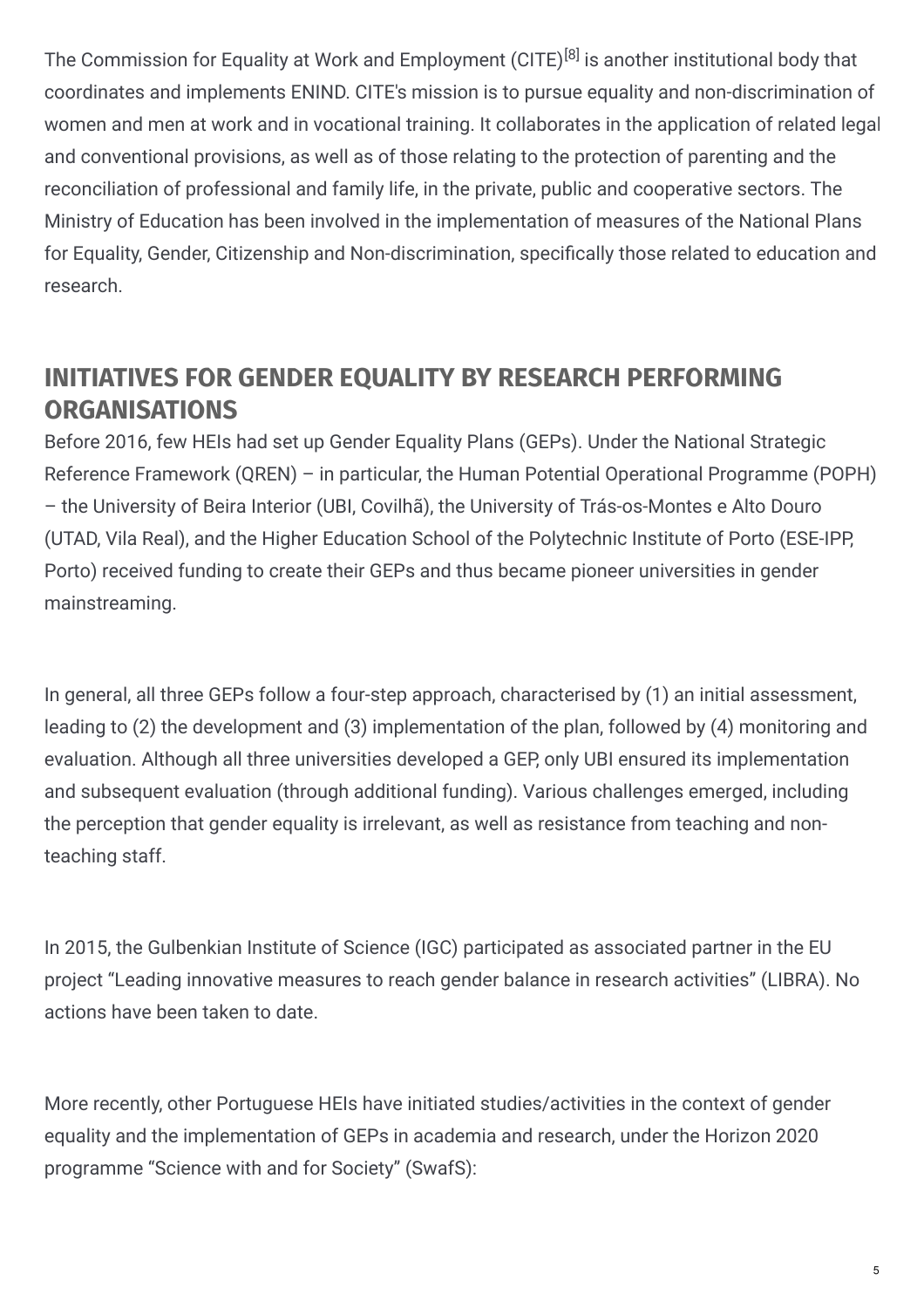"Gender Equality Plans for Information Sciences and Technology Research Institutions", EQUAL-IST: University of Minho;

"Systemic Action for Gender Equality", SAGE: ISCTE, University Institute of Lisbon (IUL); "Promoting gender balance and inclusion in research, innovation and training", PLOTINA: ISEG, University of Lisbon;

"Supporting the Promotion of Equality in Research and Academia", SUPERA: CES, University of Coimbra;

"CHAlleNging Gender (In)Equality in science and research", CHANGE: University of Aveiro "Supporting and Implementing Plans for Gender Equality in Academia and Research", SPEAR: NOVA University Lisbon;

"Gender Equality Actions in Research Institutions to traNsform Gender ROLES", GEARING-Roles: IGOT, University of Lisbon;

"Redesigning Equality and Scientific Excellence Together", RESET: University of Porto.

To date, only the University of Minho, CES - University of Coimbra, IGOT - University of Lisbon and NOVA University Lisbon have set up their GEPs, with the others still carrying out their work. The IST, which belongs to the University of Lisbon, has established its own GEP, as does the International Iberian Nanotechnology Laboratory (INL), neither of which have received external funds to do so.

All universities and research organisations carried out an initial assessment to understand the gender equality status in their institutions. The assessments followed distinct approaches, including quantitative and qualitative methodologies. The GEPs were then developed. Prominent categories of measures in the GEPs target work-life balance and organisational culture, gender balance in leadership and decision-making, gender equality in recruitment and career progression, integrating gender into research and teaching, and monitoring and evaluation. Less common are measures focusing on raising awareness and building capacity in respect of gender-based violence, including sexual harassment.

There is no specific law for gender equality in universities and research organisations. However, Portugal has made significant efforts to create tools/instruments, approaches and initiatives to integrate dimensions of gender equality into organisational structures and measures, as well as research content, in the last five years. ENIND has a broader vision than its predecessors, which, together with European Research Area (ERA) efforts in recent years, has proved fundamental in stimulating and supporting national development.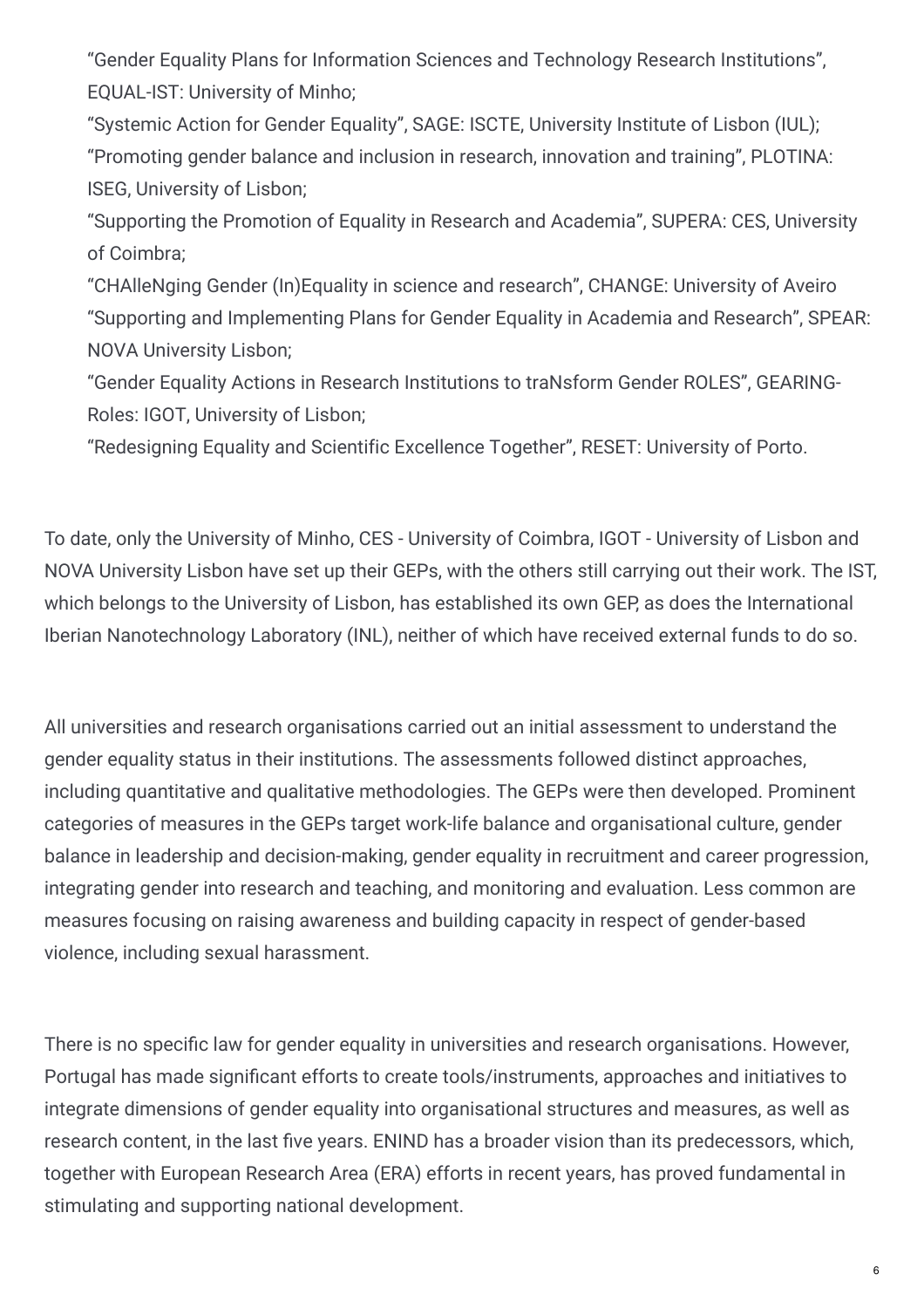### **RELEVANT EXAMPLES OF PRACTICES Monitoring progress towards gender equality**

UBI was the first Portuguese university to develop a GEP and is recognised for its pioneering work in this regard. A thorough initial assessment (2010-2011) of the gender equality state-of-play at the university preceded the development of the GEP. One of the measures in UBI's plan concerns gender-disaggregated data on teaching and non-teaching staff, as well as students. Since 2012, annual Gender Equality Reports are used to monitor UBI's progress towards gender equality<sup>[9]</sup>. These reports are publicly accessible and build on the initial pre-GEP assessment. The report consider gender balance in terms of disciplines taught, data on decision-making and leadership positions, gender pay gap, use of measures to reconcile professional and personal life (e.g. flexible working hours), gender analysis of the utilisation of leave, and information on the numbers of students, disaggregated by sex and faculty.

After 2016, more national HEIs participated in European consortia to support the implementation of GEPs. The monitoring process was extended to other universities, such as the University of Minho, which had already reported on the first year of GEP implementation<sup>[10]</sup>. Although IGOT -University of Lisbon and the University of Coimbra planned annual reports to monitor GEP implementation, no reports are available as of September 2021.

### **Reconciliation of professional activity and personal/family life**

The promotion of equality between women and men and non-discrimination is one of the spheres of activity of IST (part of the University of Lisbon). IST launched an innovative measure at national level in 2016 to facilitate the reconciliation of professional activity and personal/family life. The initiative exempts professors who have taken parental leave (at least 100 days) from teaching duties, with the possibility of hiring non-permanent staff in departments with a lack of teaching staff. This measure aims to facilitate women and men to balance their job and family life, as well as encouraging parents (women and men) to take parental leave<sup>[11]</sup>.

In 2018, within the scope of the EU-funded SAGE project, ISCTE-IUL formalised a family-friendly policy that saw meetings scheduled between 10:00 am and 4:30 pm to facilitate work-life balance.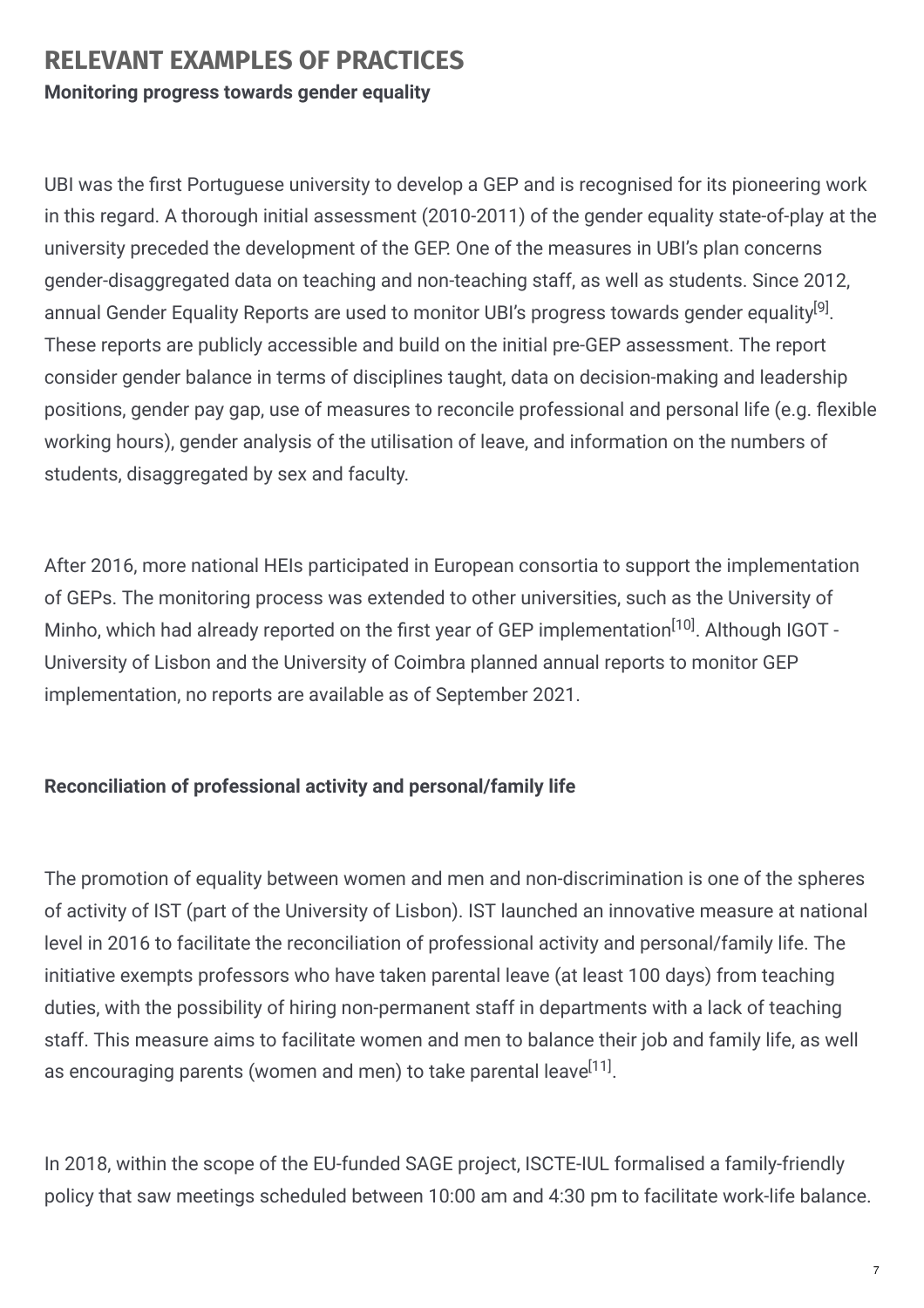#### **Integrating the topic of gender into teaching**

The doctoral programme in Gender Studies is a joint endeavour of the University of Lisbon (through its Institute of Political and Social Sciences) and Nova University Lisbon (NOVA FCSH and NOVA Law). Created in 2018, it is the first and only doctoral programme of its kind in Portugal. It aims to contribute to the establishment of Gender Studies as an autonomous area of scientific research and advanced training, preparing researchers, professionals, senior staff and managers to critically analyse topics related to gender and to intervene in the economic and social spheres, as well as social and political activities $^{[12]}.$ 

#### **Gender balance in leadership and decision-making**

In the context of the SAGE project, a woman was elected Rector of ISCTE-IUL in 2018. The Rectorate has since been composed of four women and three men.

Law no. 26/2019 (28 March) which foresees a minimum threshold of 40 % of women and men as senior leaders of direct and indirect state administration. As a result, various HEIs set out measures in their GEPs that targeted the governing and management bodies of different teaching and research units to comply with this law (e.g. University of Coimbra, ISCTE-IUL, IGOT University of Lisbon).

#### **Footnotes**

[1] Article 9, subpara. H, Constitution of the Portuguese Republic (1976), see Decreto de Aprovação da Constituição - Diário da República n.º 86/1976, Série I de 1976-04-10| DRE.

[2] <https://www.fct.pt/apoios/GenderResearch4Covid19/index.phtml.en>

[3] <https://www.fct.pt/apoios/premios/loreal/index.phtml.en>

[4] [https://tecnico.ulisboa.pt/pt/viver/dia-a-dia/diversidade-e-igualdade-de...](https://tecnico.ulisboa.pt/pt/viver/dia-a-dia/diversidade-e-igualdade-de-genero/premio-maria-de-lourdes-pintasilgo/) (in Portuguese).

[5] [https://www.cig.gov.pt/area-igualdade-entre-mulheres-e-homens/projetos/e...](https://www.cig.gov.pt/area-igualdade-entre-mulheres-e-homens/projetos/engenheiras-por-um-dia/) (in Portuguese).